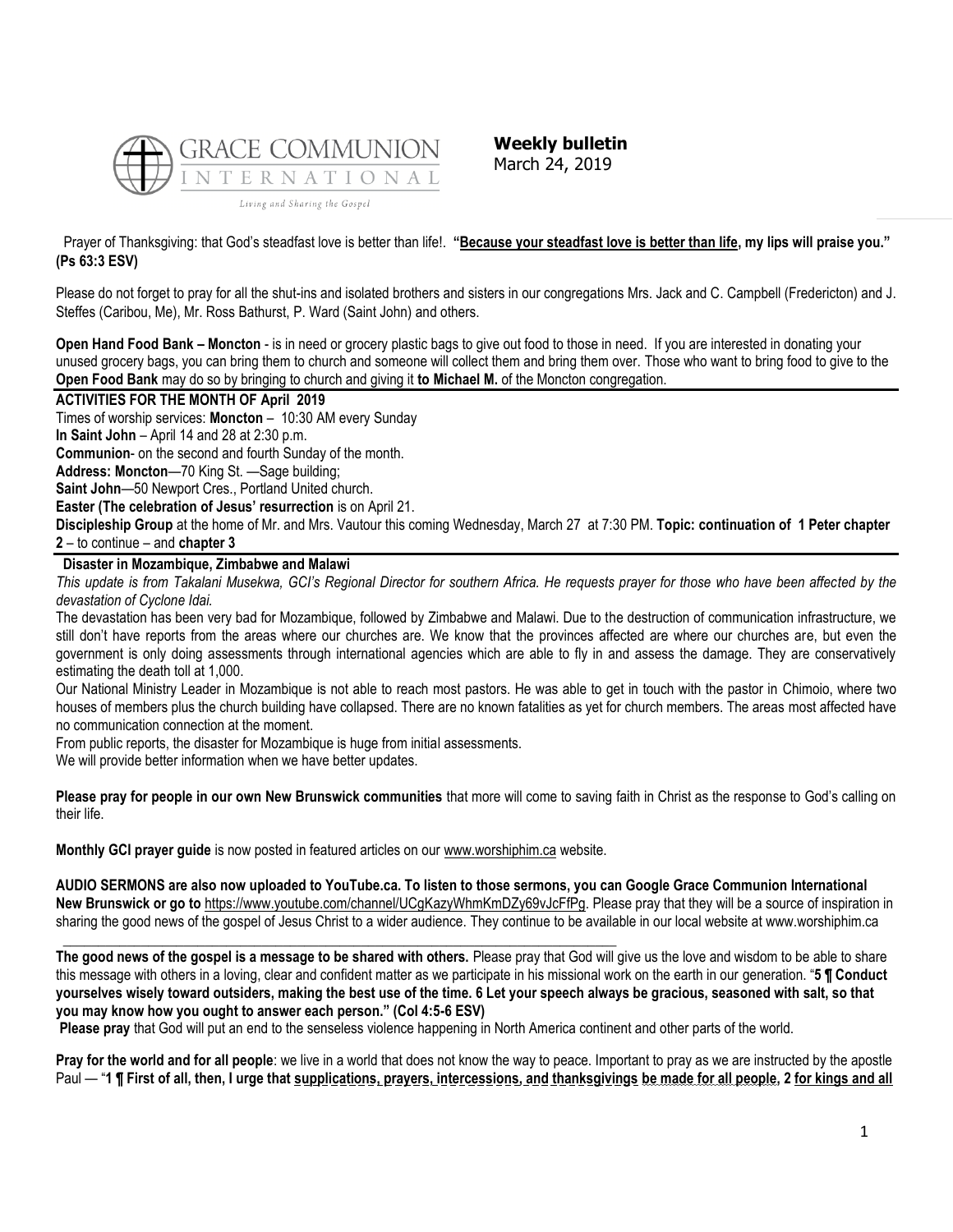**who are in high positions, that we may lead a peaceful and quiet life, godly and dignified in every way. 3 This is good, and it is pleasing in the sight of God our Savior," (1Ti 2:1–3 ESV)**

**\_\_\_\_\_\_\_\_\_\_\_\_\_\_\_\_\_\_\_\_\_\_\_\_\_\_\_\_\_\_\_\_\_\_\_\_\_\_\_\_\_\_\_\_\_\_\_\_\_\_\_\_\_\_\_\_\_\_\_\_\_\_\_\_\_\_\_\_\_\_\_\_\_\_\_\_\_\_\_\_\_\_\_\_\_\_\_\_\_\_\_\_\_\_\_\_\_\_\_\_\_\_**

# **OLD TESTAMENT LAWS: A CHRISTIAN COUNCIL ABOUT OLD TESTAMENT LAWS (from https://www.gci.org/articles/a-christian-council-about-old-testament-laws/)**

Acts 15 describes the most important meeting the early church had. The future of the church was at stake — was it to be a Jewish group, or would it allow Gentiles? The council of Jerusalem forms the decisive step that makes the Gentile mission dominant.

If Gentiles could enter the church without following Jewish laws, the church would attract more Gentiles, and eventually Gentiles would be the majority. The church would no longer be a branch of Judaism, but a distinct faith. Let's see how the council of Jerusalem developed.

#### **Literary context**

The council comes in the center of the book of Acts. Acts begins with the Jewish church, dominated by Peter in chapters 1 to 5. The book ends with Paul's mission to the Gentiles, in chapters 16 to 28. Chapters 6 to 15 form a transition, alternating between Jewish and Gentile growth.

Chapter 15, the council of Jerusalem, forms the climax of the transition between Jewish and Gentile evangelism. In the story flow, the council forms the decisive step that makes the Gentile mission dominant. Paul and Barnabas had returned from a successful missionary trip in Gentile areas. They told the church in Antioch how God had "opened the door of faith to the Gentiles" (14:27). Thus the stage is set for chapter 15. Let's go through it verse by verse.

### **Some men were saying that circumcision and all the laws of Moses were required for salvation.**

#### **Controversy arises**

"Some men came down from Judea to Antioch and were teaching the brothers: 'Unless you are circumcised, according to the custom taught by Moses, you cannot be saved'" (15:1). They were saying that circumcision was required for salvation.

They probably thought the question was simple: Christians should obey God, and God had commanded circumcision. If people want the blessings of Abraham, they should act like children of Abraham, and that meant circumcision for Gentiles as well as for Jews [\(Genesis 17:12\)](https://biblia.com/bible/niv/Gen%2017.12).

Paul and Barnabas had a different opinion: "This brought Paul and Barnabas into sharp dispute and debate with them" ([Acts 15:2\)](https://biblia.com/bible/niv/Acts%2015.2). How was the argument to be resolved? "Paul and Barnabas were appointed, along with some other believers, to go up to Jerusalem to see the apostles and elders about this question." In this way the church could have unity.

So "the church sent them on their way, and as they traveled through Phoenicia and Samaria, they told how the Gentiles had been converted. This news made all the brothers very glad" (verse 3). Luke is letting us know that most Christians supported the Gentile mission.

"When they came to Jerusalem, they were welcomed by the church and the apostles and elders, to whom they reported everything God had done through them" (verse 4). What God had done was part of the evidence. The miracles and conversions supported what Paul was saying.

#### **Formal debate**

 Then they debated the question: "Some of the believers who belonged to the party of the Pharisees stood up and said, 'The Gentiles must be circumcised and required to obey the Law of Moses'" (verse 5).

### **Circumcision was the first step in the process of keeping all the laws of Moses.**

We saw in verse 1 that they believed that circumcision was necessary for salvation. Here we see that they also believed the laws of Moses were required. Circumcision was the first step in the process — they believed that Christians must keep all the laws of Moses.

What were these laws? Were they biblical laws, or the unbiblical traditions of the elders? In every other New Testament mention of the "laws of Moses," the biblical books of Moses are meant (see below). Luke could have said "traditions," but he did not. Anyone who knew the teachings of Jesus would already know that unbiblical Jewish traditions were not required. They did not need to debate about traditions. Just as circumcision was a biblical law, so also the laws of Moses were biblical laws.

The claim was this: Gentile believers should be circumcised, and then, as part of the people of God, they should obey all the laws he had given. One of the laws of Moses was that males were to be circumcised. However, the council concluded that Gentiles did not have to keep all those laws. Let's see how they reached that decision.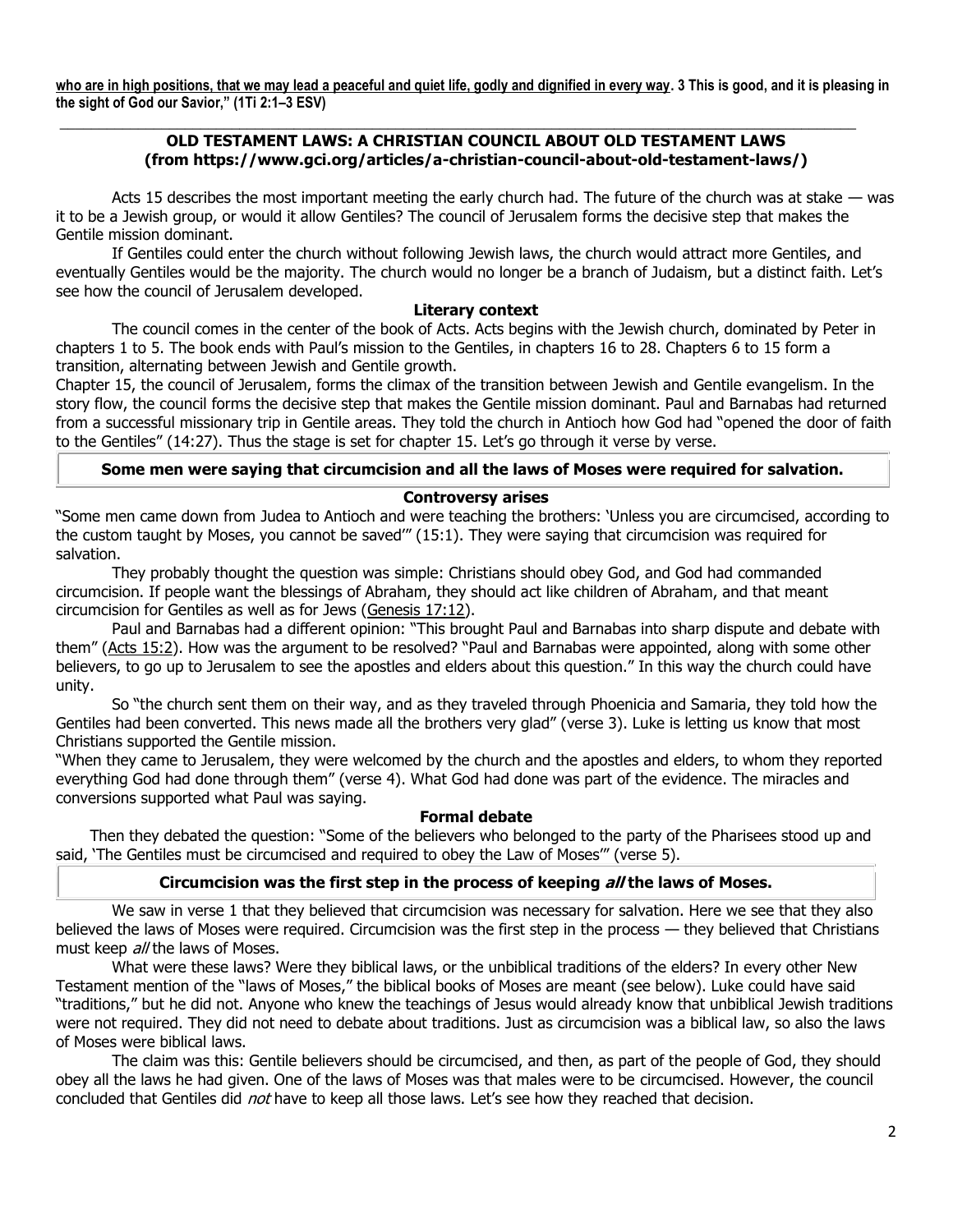# **The apostles speak**

 "The apostles and elders met to consider this question" (verse 6). Perhaps dozens of elders were involved. "After much discussion, Peter got up and addressed them: 'Brothers, you know that some time ago God made a choice among you that the Gentiles might hear from my lips the message of the gospel and believe'" (verse 7).

Peter reminded the people that God had used him to preach the gospel to Cornelius and his family (Acts 10). Cornelius was not circumcised, but Peter did not use that as proof. Rather, he focused on the theological foundations of how a person is saved

— by believing. "God, who knows the heart, showed that he accepted them by giving the Holy Spirit to them, just as he did to us. He made no distinction between us and them, for he purified their hearts by faith" (verses 8-9). God gave the Holy Spirit to this uncircumcised family, purifying their hearts, pronouncing them holy, as acceptable to him, because of their faith. Peter then began to scold the people who wanted the Gentiles to obey the laws of Moses: "Now then, why do you try to test God by putting on the necks of the disciples a yoke that neither we nor our fathers have been able to bear? No! We believe it is through the grace of our Lord Jesus that we are saved, just as they are" (verses 10- 11).

Peter's point is that the yoke of Moses was a burden that the Jewish people were not able to keep successfully. Those rituals showed that, no matter how hard people worked, they could never be perfect. The rituals showed, for anyone who ever wondered, that works can never lead to salvation. Salvation is attained in a different way — by grace. We can't earn it, so it has to be given to us.

## **The law of Moses**

What is the "Law of Moses"? What was being discussed at the council of Jerusalem? The Bible tells us what the Law of Moses includes. This phrase is used six other times in the New Testament.

[Luke 2:22](https://biblia.com/bible/niv/Luke%202.22): "When the time of their purification according to the Law of Moses had been completed, Joseph and Mary took [Jesus] to Jerusalem to present him to the Lord." The Law of Moses includes priestly rituals regarding uncleanness after childbirth. The priesthood and temple are now gone, and this law cannot be kept. It is not part of Christianity. As we will show in chapter 18, this law is now obsolete.

- o [Luke 24:44](https://biblia.com/bible/niv/Luke%2024.44): Jesus, after his resurrection, told his disciples: "This is what I told you while I was still with you: Everything must be fulfilled that is written about me in the Law of Moses, the Prophets and the Psalms." In this verse, the Law of Moses is one section of the Bible. It includes prophecies about the Messiah. It's not just ritualistic laws  $-$  it's the five books of Moses, also called the Torah or the Pentateuch.
- o [John 7:22-](https://biblia.com/bible/niv/John%207.22)23: Jesus was talking to the Pharisees: "Yet, because Moses gave you circumcision (though actually it did not come from Moses, but from the patriarchs), you circumcise a child on the Sabbath. Now if a child can be circumcised on the Sabbath so that the Law of Moses may not be broken, why are you angry with me for healing the whole man on the Sabbath?" In this verse, the Law of Moses includes the law of circumcision. Moses didn't originate the practice, but he wrote about it. It is in his law.
- $\circ$  [Acts 28:23](https://biblia.com/bible/niv/Acts%2028.23): "They arranged to meet Paul on a certain day, and came in even larger numbers to the place where he was staying. From morning till evening he explained and declared to them the kingdom of God and tried to convince them about Jesus from *the Law of Moses* and from the Prophets." In this verse, the Law of Moses is again a section of the Bible that includes prophecies about Jesus.
- $\circ$  [1 Corinthians 9:9](https://biblia.com/bible/niv/1%20Cor%209.9) Paul writes, "It is written in *the Law of Moses:* 'Do not muzzle an ox while it is treading out the grain.'" We might call this a civil law. Paul could adapt the principle behind the law for human purposes, but in the Law of Moses it was a civil, agricultural law.
- $\circ$  [Hebrews 10:28](https://biblia.com/bible/niv/Heb%2010.28): "Anyone who rejected the Law of Moses died without mercy on the testimony of two or three witnesses." This is also talking about a civil law, the administration of the death penalty in ancient Israel for people who rebelled against God.
- $\circ$  In summary, the Law of Moses included civil laws, religious ceremonies and prophecies. It referred to everything that Moses wrote — the books of Moses, the Torah. The Law of Moses includes everything in those books, and that's what the Jerusalem council was about.

# **The yoke of Moses was a burden that the Jewish people were not able to keep successfully.**

Since the Law of Moses cannot bring us salvation, there is no need to require the Gentiles to keep it. God gave them the Holy Spirit and showed that he accepts them without all those rituals. They are saved by grace — and the Jews are, too.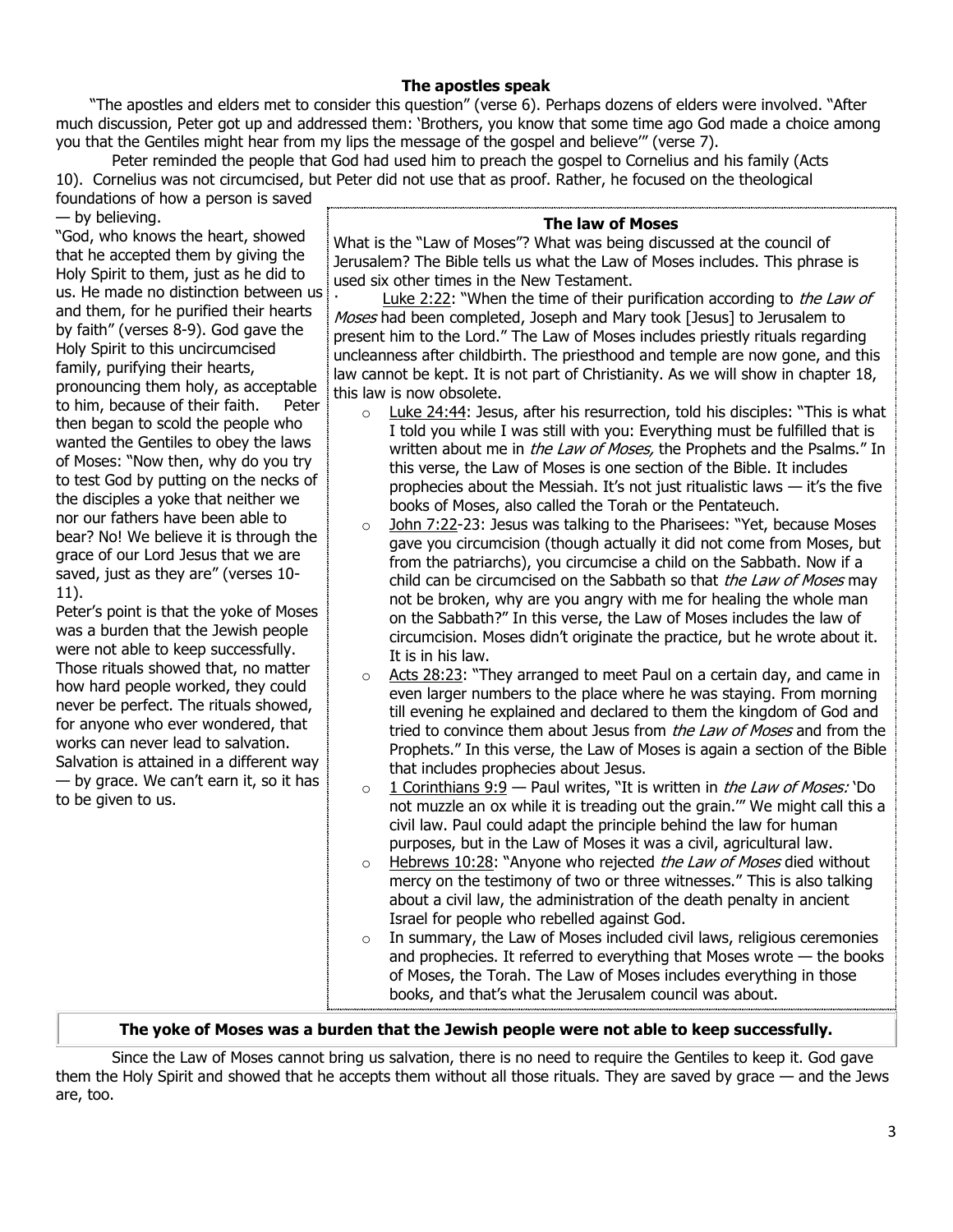If we follow Peter's logic, we will see that Jewish believers do not have to keep the laws of Moses, either. They are saved by grace through faith, just as the Gentiles are. The old covenant is obsolete, so its laws are no longer required for anyone, and that is why Peter could live like a Gentile [\(Galatians 2:14\)](https://biblia.com/bible/niv/Gal%202.14). But that is getting ahead of the story. In Acts 15, the question is only whether *Gentiles* have to keep the laws of Moses.

## **The judgment of James**

 After Barnabas and Paul told "about the miraculous signs and wonders God had done among the Gentiles" ([Acts](https://biblia.com/bible/niv/Acts%2015.12)  [15:12\)](https://biblia.com/bible/niv/Acts%2015.12), James spoke. As leader of the Jerusalem church, he had a lot of influence. Some of the Judaizers even claimed him as their authority [\(Galatians 2:12\)](https://biblia.com/bible/niv/Gal%202.12), but Luke tells us that James was in complete agreement with Peter and Paul.

"Brothers, listen to me. Simon [Peter] has described to us how God at first showed his concern by taking from the Gentiles a people for himself" ([Acts 15:13-14\)](https://biblia.com/bible/niv/Acts%2015.13-14). The fact that God has already acted was powerful evidence. James then quoted from the Greek translation of Amos to show that Scripture agreed with what was happening (verses 15-18). He could have used other Old Testament prophecies, too, about Gentiles being included among God's people.

Experience and Scripture pointed to the same conclusion. "It is my judgment, therefore, that we should not make it difficult for the Gentiles who are turning to God" (verse 19). There is no need to require the yoke of Moses, for that would make things unnecessarily difficult for the Gentile believers.

# **The decree made it clear that Gentiles do not have to be circumcised or obey the laws of Moses.**

James then suggested four rules: "Instead we should write to them, telling them to abstain from food polluted by idols, from sexual immorality, from the meat of strangled animals and from blood" (verse 20). Instead of making things difficult for the Gentiles, these four rules would be enough. They were part of idolatrous practices that Gentile Christians should avoid.

Obviously, Gentile believers should not lie, steal and murder. They already knew that, and did not need a special reminder about it.

The decree makes it clear that Gentiles do not have to be circumcised, nor do they have to obey the laws of Moses. They are circumcised spiritually, not physically. God never gave those commands to the Gentiles.

# **Moses is preached**

 We should not make it difficult for the Gentiles, James said. Instead, it will be enough to give them four rules, which they will find easy to comply with. Why give them these rules? Notice the reason that James gives: "For Moses has been preached in every city from the earliest times and is read in the synagogues on every Sabbath" (verse 21).

James was not encouraging Gentile Christians to attend the synagogues. The synagogues taught circumcision and Moses, the exact things that the Judaizers wanted forced upon the Gentile Christians. But because those laws were commonly preached, the apostles should tell the Gentiles four rules. Then they would not think that Christianity is more difficult than it is.

The thought is this: Because God is doing this work (verses 14-17), and because we do not want to hinder his work (verse 19), we should therefore give Gentile converts this decree (verse 20) because much stricter rules are being preached in the synagogues (verse 21). Pharisaic rules are too strict for Gentile Christians, but because those rules are being taught in every city, we need to write a decree to let all Gentiles believers know that they don't have to keep the laws of Moses.

**To summarize**: Some men said that Gentiles should be circumcised and obey the laws of Moses or else they could not be saved. Not so, said the apostles. Gentiles are saved by grace and faith. God is pleased to dwell in people who aren't circumcised and who don't keep the rituals. But since Moses is widely preached, we need to give a decree that clearly distinguishes the Christian faith from the Law of Moses.

### **Review**

- **•** Some Pharisees claimed that Gentiles had to obey all the laws of Moses to be saved.
- Peter said that the laws of Moses were too heavy a burden.
- We are saved by grace, not by laws.
- Peter argued from experience (verse 8). Can we argue from our experiences?
- Do our experiences have to agree with Scripture, or can we find ways that Scripture agrees with us? (verse
- 15) What is the danger in this approach? Was it valid for James?

Author: Michael Morrison

**Devotional – On Things Above, by Jeff Broadnax – Columbus, Oh** (fro[m https://update.gci.org/2019/03/devotional-on-things-above/\)](https://update.gci.org/2019/03/devotional-on-things-above/)